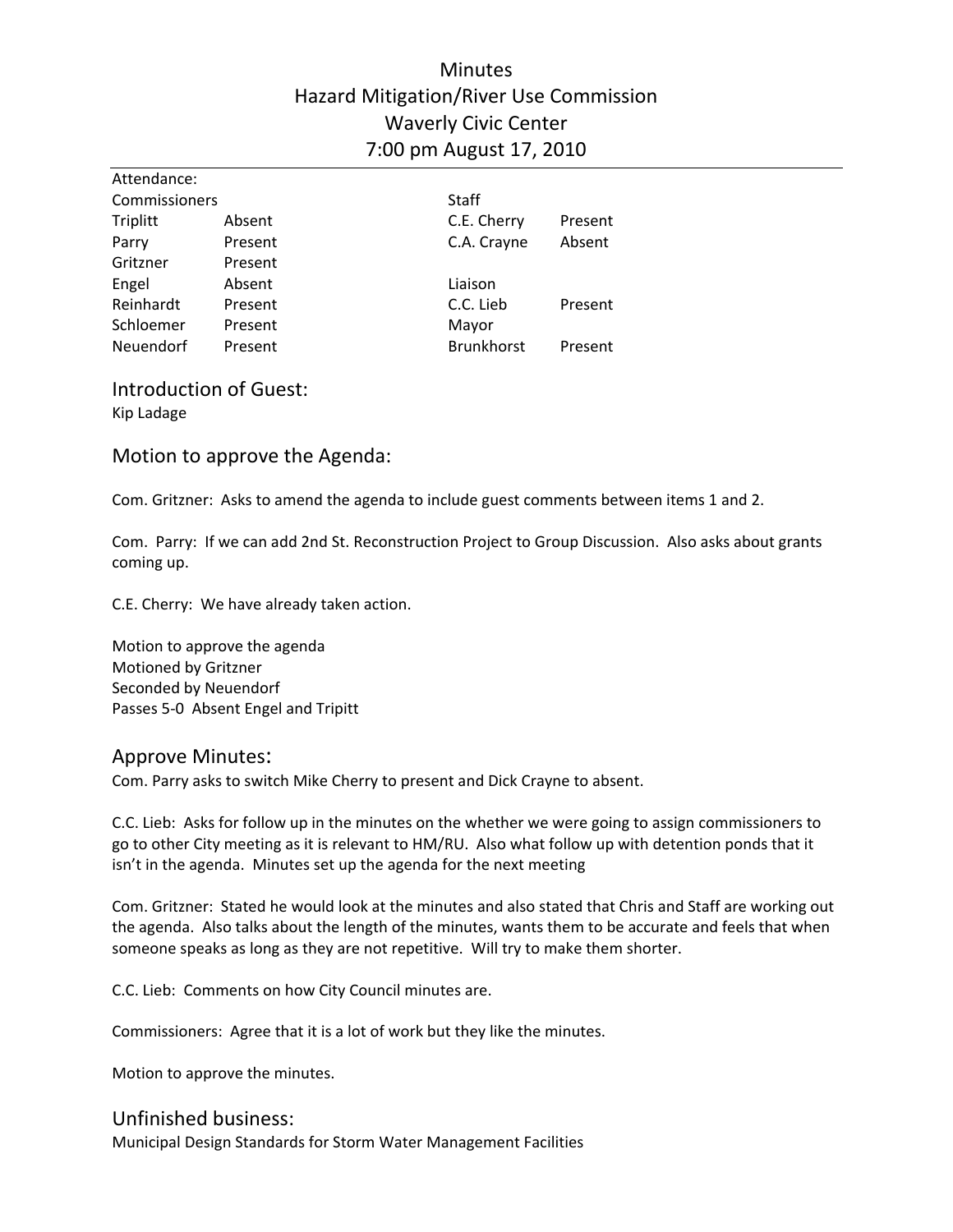C.E. Cherry: Discusses how the storm water effects the streets through out the city. In older parts of town the storm water does not meet today's standards. And debris is plugging intakes. Also talks about detention basins.

Com. Parry: Asks about how much water was in front of her house and how the storm sewer works.

Com. Gritzner: Is 5<sup>th</sup> Street NW an example that you can not put in the wide throat intakes?

C.E. Cherry: Would have to look at the designs. City tries to improve it as much as possible.

Com. Gritzner: Asks about Eisenach detention being full already if that is going to work as designed with more homes being added. When the Jadestone retention side fills up, it will go into the Eisenach side?

C.E. Cherry: Stated it has about 2 feet of capacity. The last couple of rain events have actually back‐ filled into Eisenach pond. He will bring back state guidelines.

Com. Parry: Will you come back with detention pond standards to the next meeting.

#### New business:

LSB Gift:

Mayor Brunkhorst: Scott Fish from Lincoln Saving Bank would like to give the city a gift around \$30,000 for flood mitigation projects like rain barrels, dry run crossing guards, pilot homes, rain gardens. No studies. Thinks that you should take part in how the money should be spent.

Com. Schloemer: They would like us to come up with some projects?

Com. Gritzner: Is there an account set up for flood mitigation? Can we use the money to get matching grants?

Mayor Brunkhorst: There is an account that we are spending money for SE study.

C.E. Cherry: That is what we are doing with the Dry Run Creek project. Concern with the dry run and not having crossing gates and would be a good safety enhancement.

Com. Neuendorf: How would you know when to put the gates down?

Com. Gritzner: Asks Mark about the list of suggestions that the SE group came up with? Bob, what is the time line, do they want something right away? Also, concerned that the dry run is full for a reason because the is a lot of water in it and should try to slow the water down up stream.

Com. Scholemer: One was raising the walking part of the green bridge.

Mayor Brunkhorst: We will meet them next week and would like our input.

Com. Neuendorf: Before we can really mitigate the dry run it could take 5 to 10 years.

Com. Scholemer: Stated that in Oelwein when it flooded there were no crossings barricades. Blocking them is a good idea but should push rain barrels, and rain gardens.

Com. Gritzner: When the "W" was built, they added 2 parking lots and built the "W". Wouldn't that be over three acres? Shows the commission a picture of the dry run after 12<sup>th</sup> explaining that the detention north of the railroad tracks was not helping there and there should have been a detention built for the "W".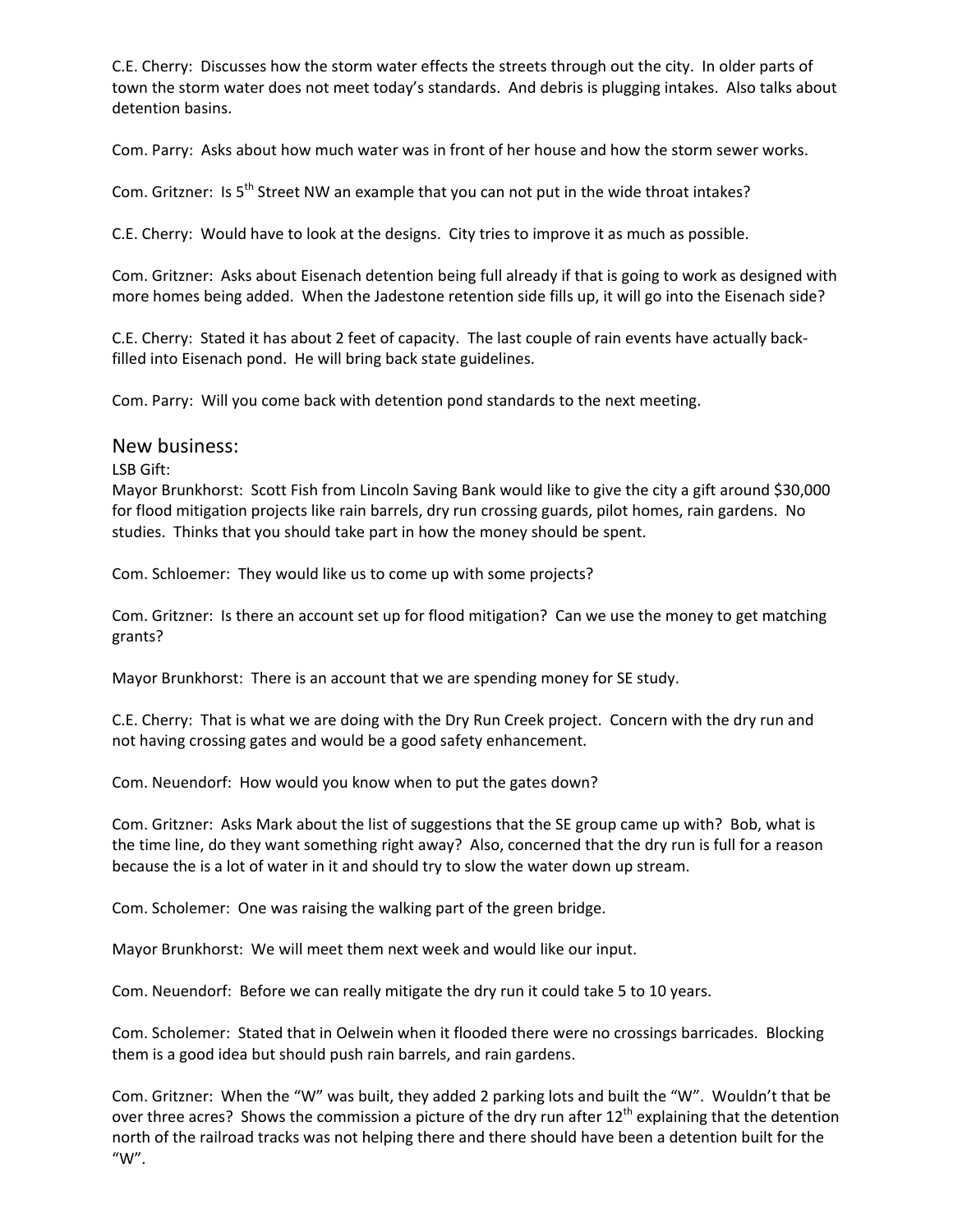C.E. Cherry: Wartburg added a detention basin north of the railroad tracks to account for the additional projects. The design of the flat roof on the "W" to get water storage and by the time it gets to  $7<sup>th</sup>$  St. the flow would be the same if they had built a detention there.

Mayor Brunkhorst: Asks Cherry for a possible City match for rain barrels. Also mentions Hesko containers for 7<sup>th</sup> Ave. SE.

C.E. Cherry: Do we know the true effectiveness of a rain barrel?

Com. Neuendorf: It will bring awareness to it and how to manage it.

Com. Gritzner: Explains that if 1 house 1500 square feet had 4 rain barrels with 1 inch of rain would take 220 gallons of the 935 gallons of water and if every house did that it could really add up. We could also use educational fliers.

Com. Parry: Does Smart Growth have recommendations? Anything else we can do for the dry run?

C.E. Cherry: Rain barrels help but are not the cure. Smart Growth is just a tool. Concerned that rubber tiger dams would rot in storage. Heskos' could be used around City Hall. Rain barrels is a good start.

Com. Scholemer: States we should recommend rain barrels and gardens, Hesko containers, educational fliers, and crossing gates. Said he would look into getting cheap rain barrels.

### Community Action Plan:

Com. Parry: Asks if we have any communication problems during the flood.

Kip: Stated that it has been tested and works good.

Mayor Brunkhorst: We will need to form a committee to review the Community Action Plan over the winter.

Com. Parry: Volunteered and added Commissioners Engel and Triplitt.

## Project Status Report:

#### Waverly Dam Reconstruction:

C.E. Cherry: Stated EDA has slowed the process and have lost 1 month. May get started mid March.

## SE Waverly Flood Protection Study:

C.E. Cherry: Stated City Council approved it, and the HM/RU and residents will be involved.

## Dry Run Creek Flood Mitigation HMGP Funding Application:

C.E. Cherry: City Council has approved the application for funding reconstruction project and as long as the benefits outweigh the cost of the project, it should be funded. Will need to find out total loses in the watershed in a 100 yr. flood event of the Dry Run Creek. City Council to approve at the  $3<sup>rd</sup>$  meeting in October.

Kip: We need to get together right away because we have a lot of information to get.

Dry Run Creek Watershed Management Plan‐ Iowa DNR Funding Application. C.E. Cherry: Stated there is a consultant out of Waterloo working on it.